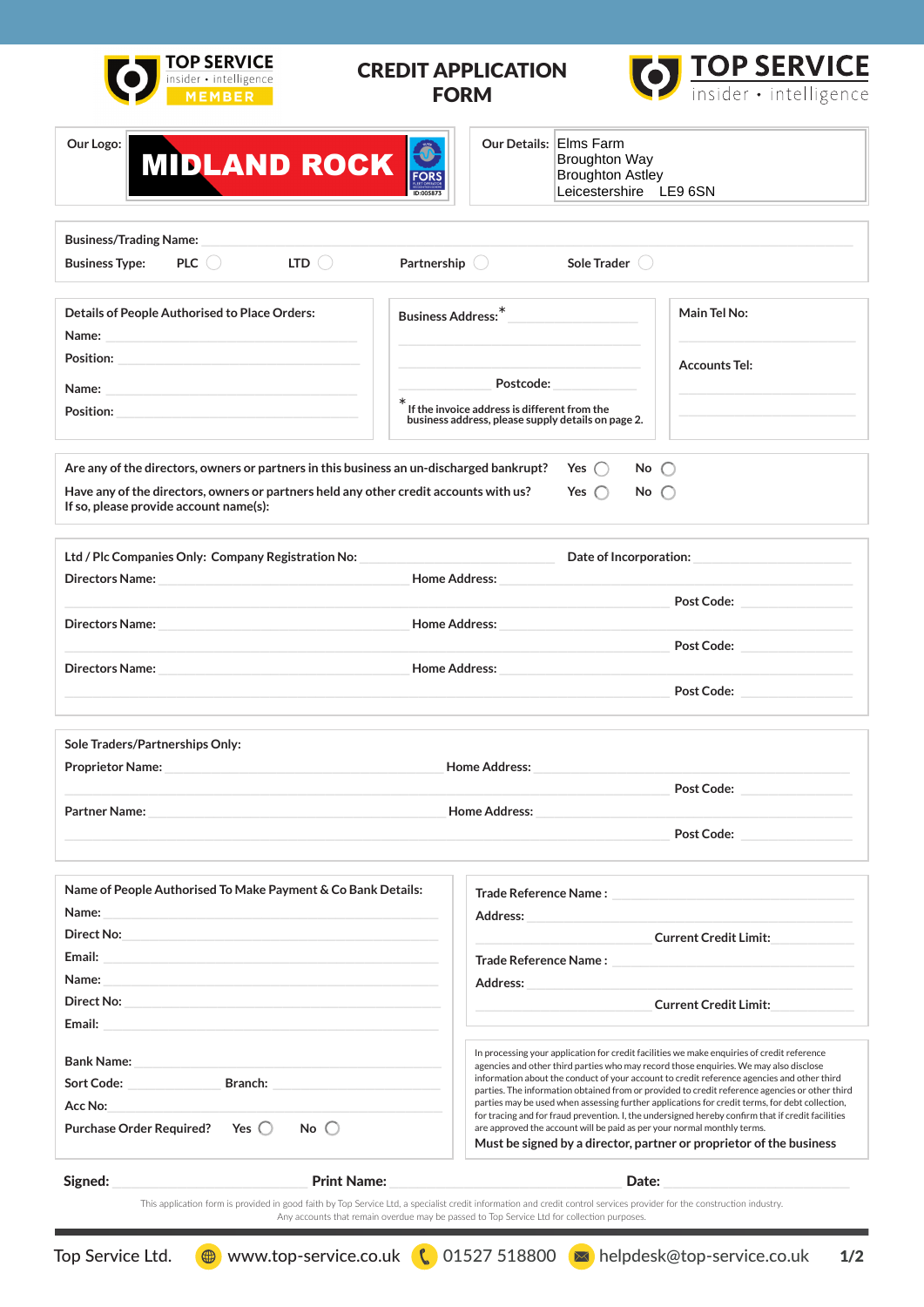

## CREDIT APPLICATION FORM



**Any Additional Information:**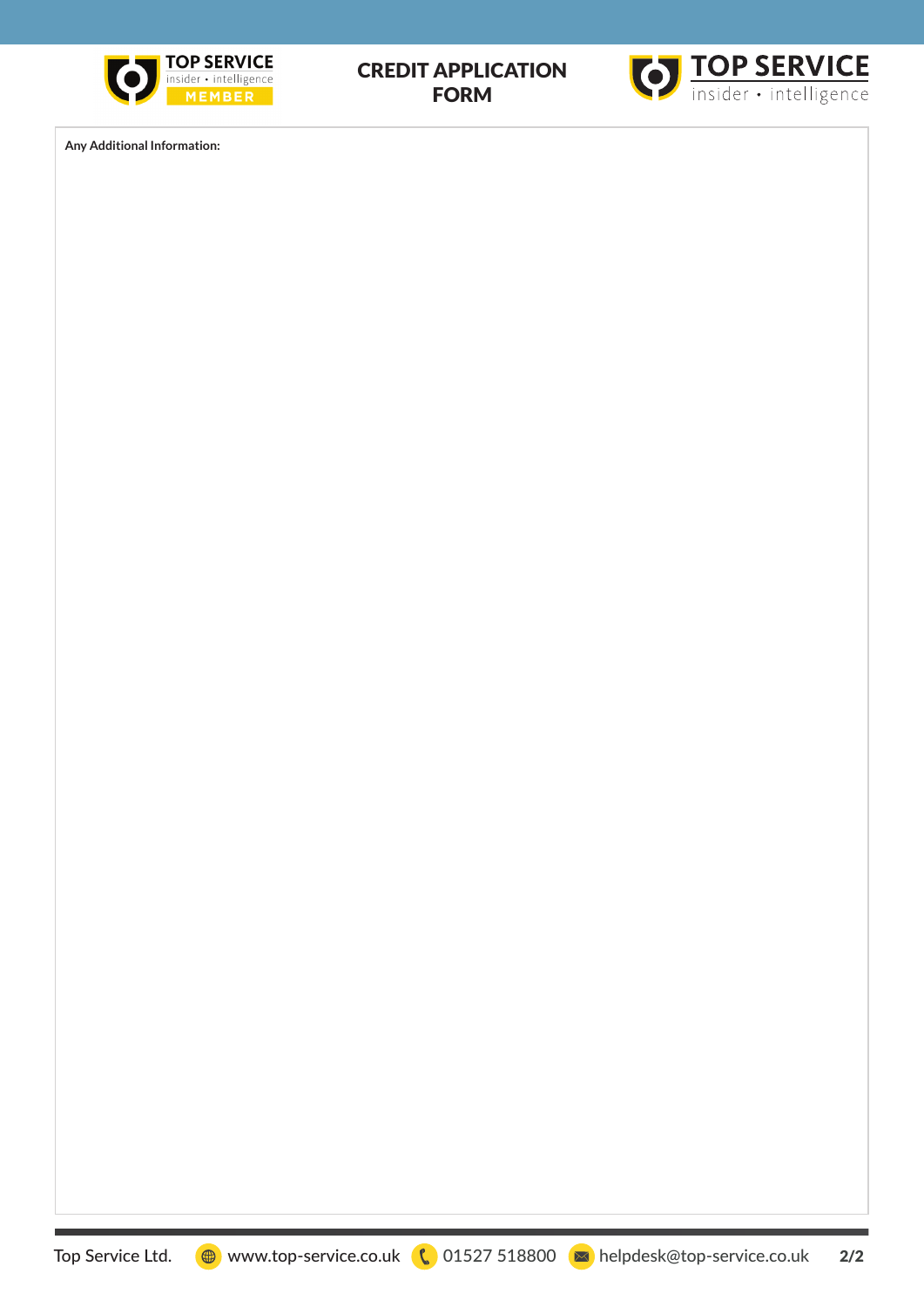

# Data Protection Policy

If you are an individual or a group of individuals by signing below you agree that we may:

Seek, hold and process any information obtained about you from you or third parties for the purpose of and as a result of this and any other applications or agreements you or your company have with us. This will include a search with a licensed credit reference agency which keep a record of that search.

Use this information for credit assessment purposes including assessing you or the company`s credit limit and to administer and operate the credit account granted to you or your company and analyse the conduct of that credit account.

Disclose any information we hold about you to licensed credit reference agencies, other suppliers and creditors to help us and others make credit decisions, to help prevent or detect fraud or other crimes, to trace debtors, to provide trade references, on a confidential basis to our agents and sub-contractors, to insurance products that relate or might relate to transfer our rights and/or responsibilities under this contract and to the extent we are required or permitted to do so by law.

Hold and use this information during our trade relationship and thereafter destroy the information except for contract details a record of credit limits and data and ground for account closure.

If our contract is with a body corporate or incorporate we may process information as above relating to directors, shareholders or members including searches with licensed credit reference agencies.

To be signed by ALL INDIVDUALS

| Sole proprietor: |
|------------------|

Sign **Print** 

|  | <b>Limited Company</b> |
|--|------------------------|
|--|------------------------|

ALL Directors

Sign **Print**